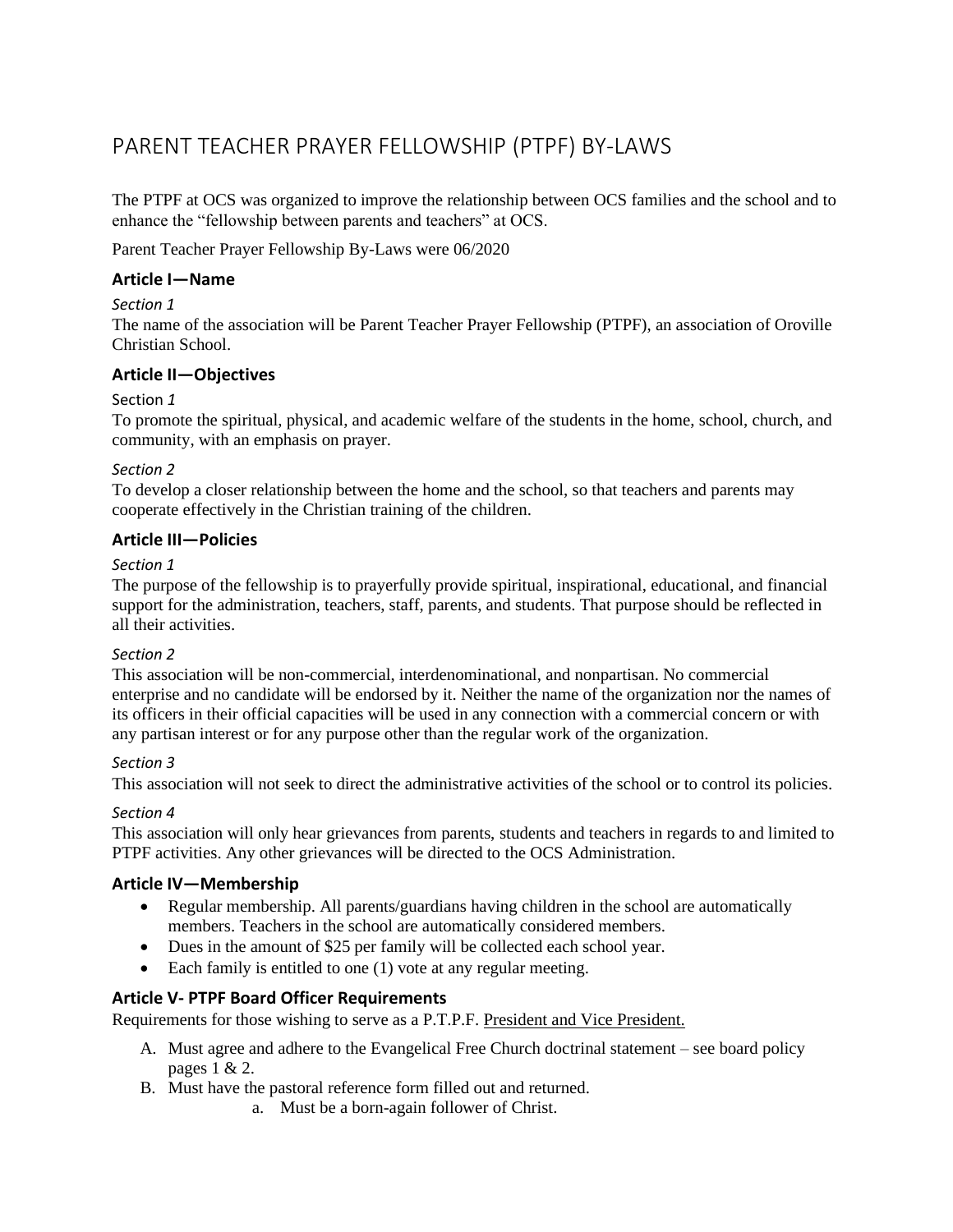b. Must attend a local church on a regular basis.

Requirements for those wishing to serve as a P.T.P.F Secretary, Treasure or Member at Large.

A. Must agree and adhere to the Evangelical Free Church doctrinal statement – see board policy pages 1 & 2.

# **Article V—Officers and Elections**

*Section 1*

- In a school-wide vote P.T.P.F members will elect their Officers for the following school year.
- The elected officers of the Board will be the President, Vice President, Secretary, Treasurer and up to three members at large.
- The P.T.P.F Board (President, Vice President, Secretary, Treasure, Teacher Liaison, and up to three members at large) is responsible for approving and determining their willingness and suitability to serve. Nominees, with their pastoral reference forms, will be presented by April  $15<sup>th</sup>$ , for review. This deadline can be extended in the event there is a lack of candidates.
	- a) Officers will be elected biennially by a majority vote of those present at the May P.T.P.F. meeting, and will take office on July
	- b) Each term is for a two (2) year period.
	- c) No officer will be eligible for the same office for more than two (2) consecutive terms.
	- d) An appointee by the P.T.P.F. Board, which meets all of the requirements of an Officer (appropriate to the office they are appointed to serve), may fill an Officers vacancy with the approval of the school administrator.

# **Article VI—Duties of Officers**

## *Section 1*

The President will preside over all regular P.T.P.F. meetings and all monthly meetings of the P.T.P.F. Board and will perform all other duties pertaining to the office. The President will be an ex-officio member of all Standing Committees. Other duties of the President will be the following:

- Coordinate officers and committee Chairpersons, keeping them accountable for their work.
- Keeping the OCS Administrator informed of P.T.P.F. decisions and activities.
- Encouraging a cooperative, prayerful team spirit.
- Organizing P.T.P.F. meetings.
- Keeping the P.T.P.F. team submissive to the constitution guidelines; seeking the cooperation and counsel of the OCS Administration.

## *Section 2*

The Vice-President will assist the President in all duties as stated in Section 1 and preside at all meetings in the absence of the President.

## *Section 3*

The Secretary will keep a record of all decisions at P.T.P.F. Board meetings and the regular meetings and will perform such other duties as may be delegated by the President. A copy of each meetings minutes shall be given to the OCS Administrator.

# **Article VII—Teacher Role**